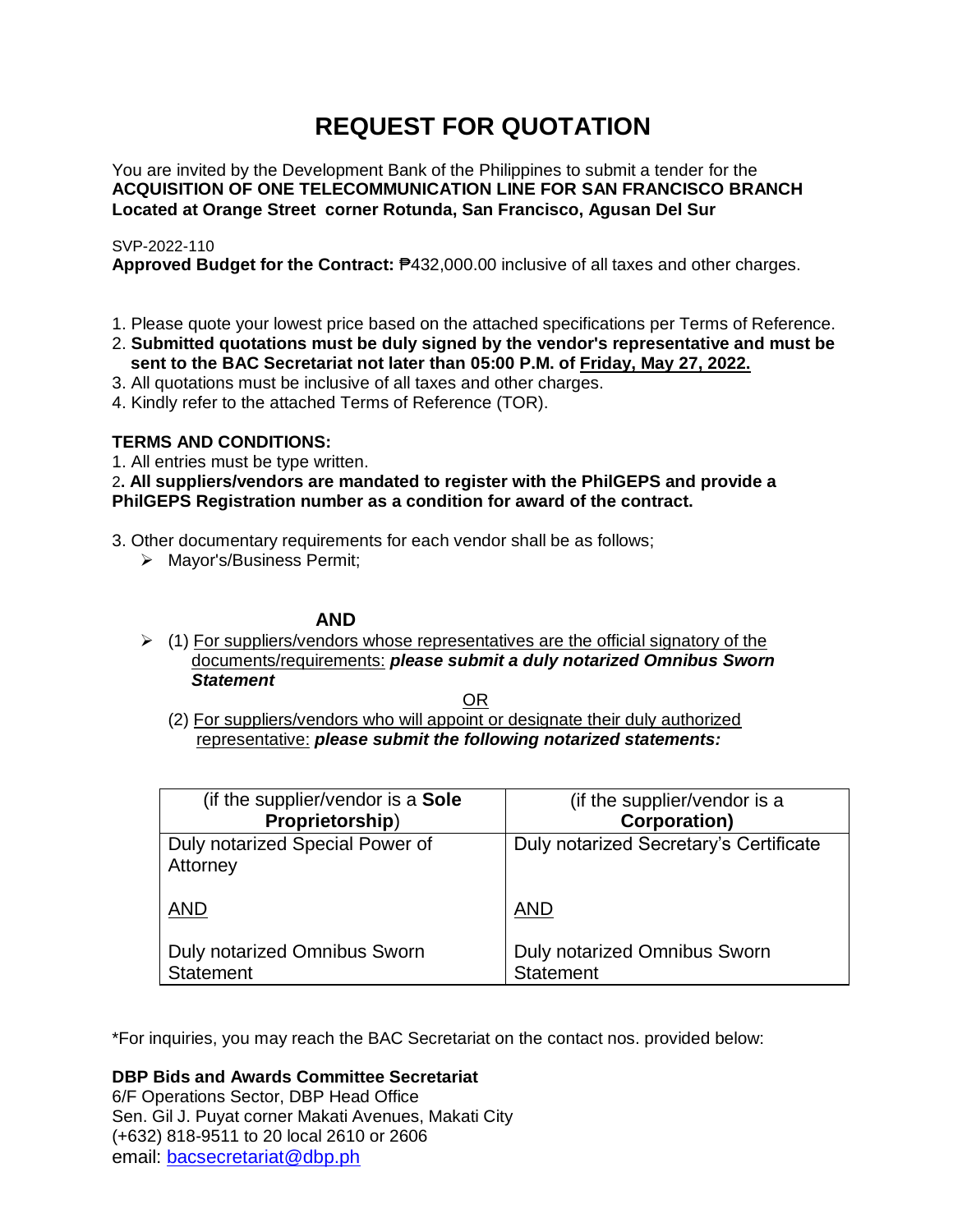#### **Annex A**

### ACQUISITION OF NEW, ADDITIONAL AND/OR REPLACEMENT TELECOMMUNICATION LINE/CONNECTIVITY SERVICE FOR THE DEVELOPMENT BANK OF THE PHILIPPINES (DBP)-**SAN FRANCISCO BRANCH**

### APPROVED BUDGET FOR THE CONTRACT: Php 432,000

#### **TECHNICAL SPECIFICATIONS**

#### A. BACKGROUND

The telecommunication connectivity service (line) is for the connection of DBP online systems, services and facilities in any of the following DBP remote sites:

A.1. Branch Office, including:

A.1.a. Lending Center

A.1.b. Cash Center

A.1.c. Branch-Lite Unit

A.2. Automated Teller Machine (ATM)

#### **B. OBJECTIVE**

To acquire stable, reliable and secure telecommunication connectivity/line service to link DBP remote sites to the Head Office from an authorized and qualified telecommunication service provider (Telco).

#### C. COVERAGE OF THE CONTRACT

The contract will be for a one (1) year period starting from date of acceptance of service with the option for automatic renewal.

#### **D. MINIMUM SPECIFICATIONS**

- D.1. Connectivity/Line Service Availability
	- > The minimum availability of service is 99.6%.
- D.2. Connectivity/Line Specifications
- D.2.a. Branch Office ☑
	- D.2.a.i. Wired MPLS/VPN, Radio Last Mile with minimum of 10 Mbps bandwidth
	- D.2.a.ii. Inclusive network equipment, such as router and or router/modem, must not be on End-of-Life/End-of-Support status within the contract period
	- D.2.a.iii. Router must support GRE/mGRE tunneling and IP Security (ex. dynamic VPN) and SNMP
	- D.2.a.iv. DBP shall have the full access of the router
	- D.2.a.v. Provide near real time and historical link monitoring
- D.2.b. ATM Wired п
	- D.2.b.i. VPN connection at least 128 Kbps via MPLS
	- D.2.b.ii. Inclusive network equipment, such as router and or router/modem, must not be on End-of-Life/End-of-Support status within the contract period
	- D.2.b.iii. Support GRE tunneling and SNMP
	- D.2.b.iv. Provide near real time and historical link monitoring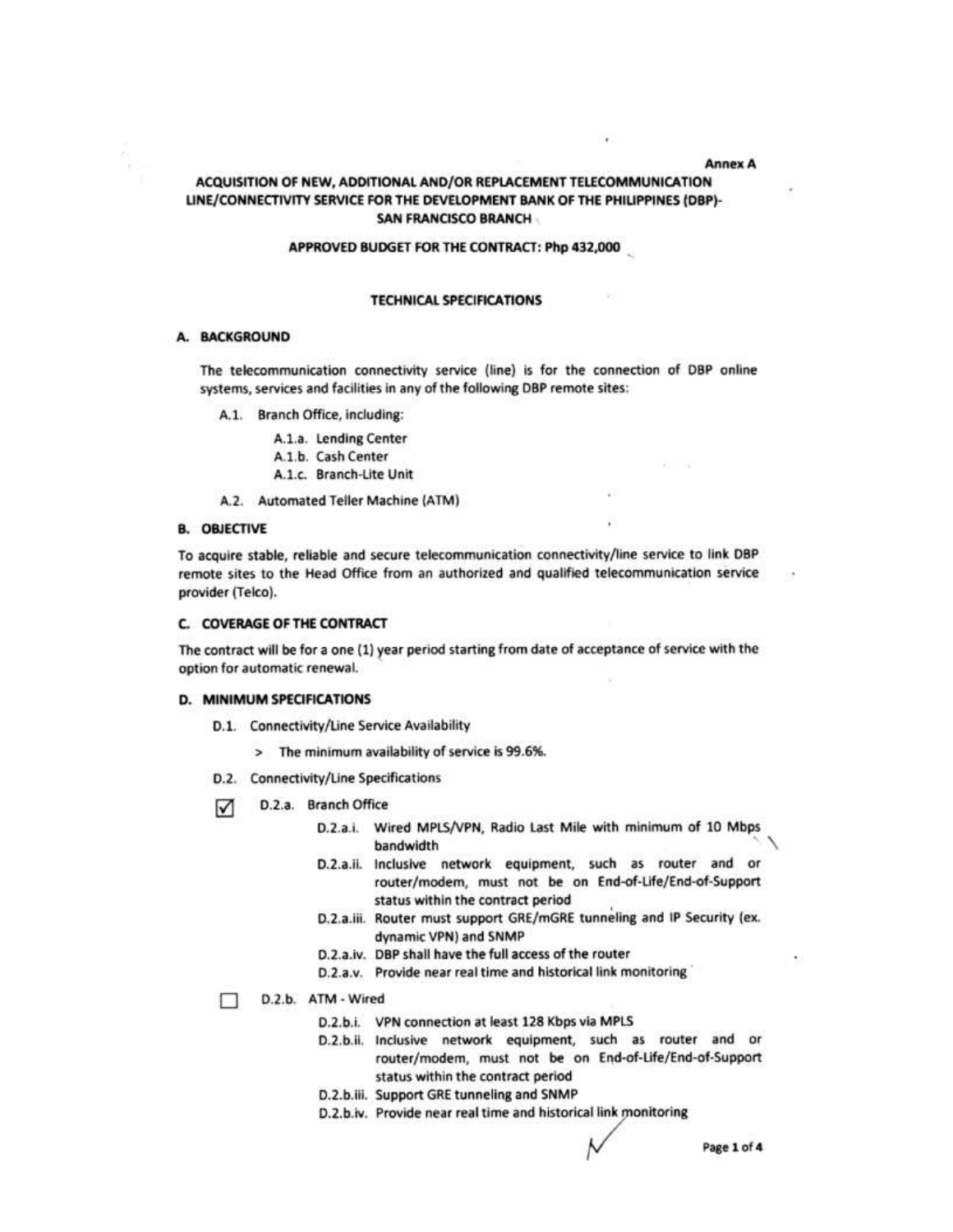ACQUISITION OF NEW, ADDITIONAL AND /OR REPLACEMENT OF TELECOMMUNICATION LINE/ CONNECTIVITY SERVICE FOR THE DEVELOPMENT BANK OF THE PHILIPPINES (DBP)

- D.2.c. ATM Wireless
	- D.2.c.i. Provide data transmission function by public GPRS/ GSM network or higher
	- D.2.a.vi. Inclusive network equipment, such as router and or router/modem, must not be on End-of-Life/End-of-Support status within the contract period
	- . D.2.c.ii. Support GRE Tunneling and SNMP
	- D.2.c.iii. Provide GUI access for local and remote management
	- D.2.c.iv. Operate at -30~+75°C temperature
	- D.2.c.v. Has LED status indication
	- D.2.c.vi. Support RJ45 console port
	- D.2.c.vii. Include: 1 power cord, 2 antennas, 1 console cable, 1 set documentation
	- D.2.c.viii. Provide near real time and historical link monitoring.
	- D.2.c.ix. Meet the average latency requirement of not greater than 200ms measured using the Ping utility or any similar mobile applications
	- D.2.c.x. Meet signal requirement of not less than 2 bars measured using mobile or similar devices capable of said measurement
	- D.2.c.xi. DBP shall have full access to the Modem/Router
- D.3. Support Services and Incident Management

D.3.a. The Telco shall provide 24 x 7 onsite, telephone and email support. For every service unavailability/downtime reported, the response time shall be within thirty (30) minutes.

- D.3.b. Upon the occurrence of service unavailability/downtime, the Telco shall:
	- D.3.b.i. Conduct problem isolation/resolution and link restoration activities
	- D.3.b.ii. Notification via electronic mail (E-mail) and telephone within one (1) hour of the occurrence
	- D.3.b.iii. Minimum of twice a day status report to DBP via E-Mail
	- D.3.b.iv. Estimated time of arrival (ETA) if onsite activities required
	- D.3.b.v. Estimated time of resolution (ETR)
	- D.3.b.vi. Root cause
	- D.3.b.vii. Comply with DBP policies on security and confidentiality during support services.
- D.3.c. The Telco shall submit an incident report stating the reason/s for the outage and detailing the steps undertaken to resolve a particular problem upon DBP's request.
- D.4. Service Performance Review
	- > The Telco shall conduct a performance review session at least once every quarter of a year

### E. TELECOMMUNICATION CONNECTIVITY/LINE REQUIREMENT CLASSIFICATION

The primary objective of the following provisions is to have multiple Telcos per site, providing service redundancy, high availability and avoiding single point of failure.

u . E.1. New Telecommunication Line Requirement

E.1.a. Covered Sites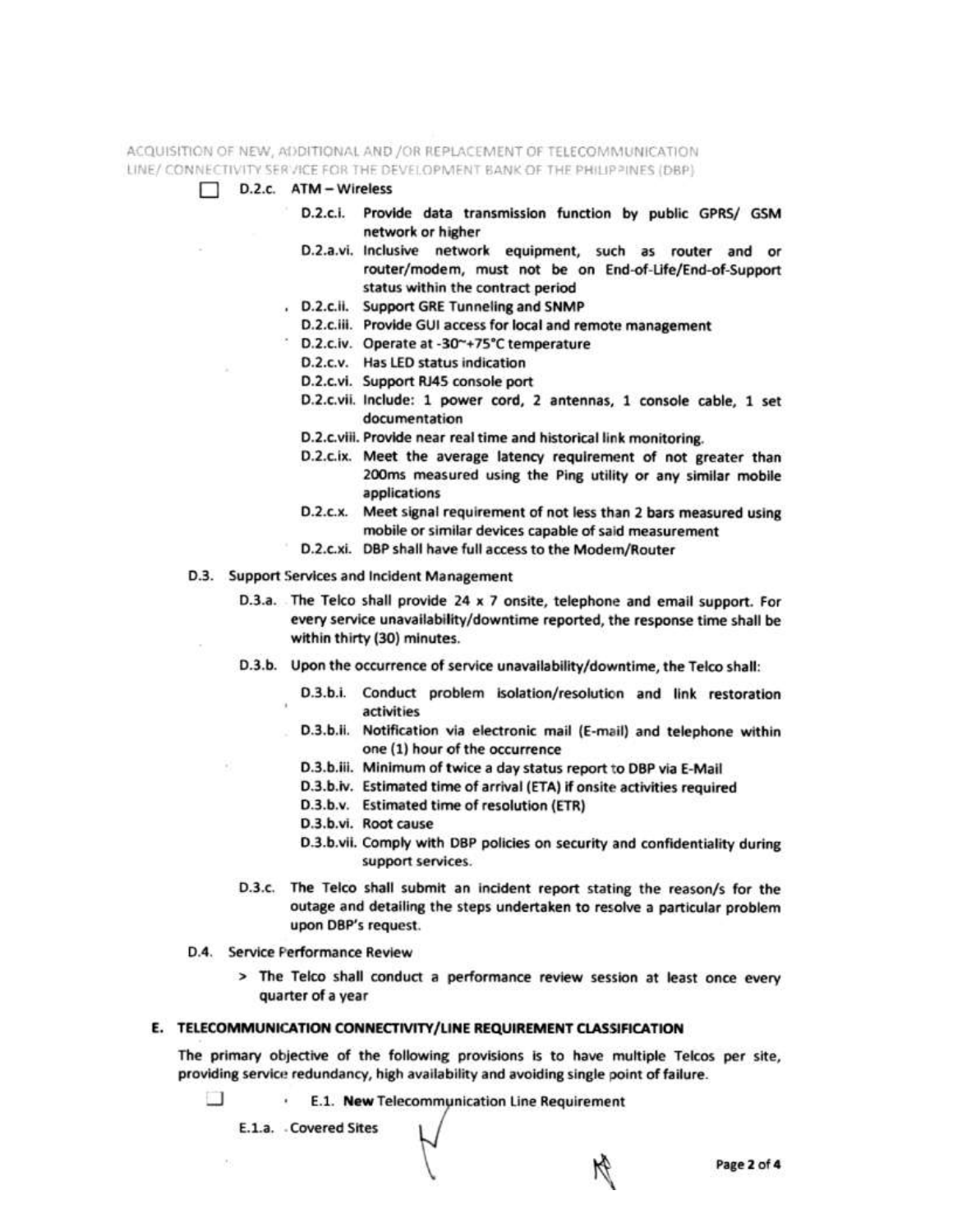- > New remotes sites
- E.1.b. Telco Selection Criteria
	- > Telecommunication Line for Branch Office
		- E.1.b.i. Two (2) different Telcos (Telco A and Telco B) shall be selected
		- E.1.b.ii. Telco A is the lowest (winning) provider
		- E.1.b.iii. Telco B is the second lowest provider
	- > Telecommunication Line for Additional ATM Facility of a Branch Office
		- E.1.b.iv. The Telco must be different from the one which has the majority or most of the telecommunication connectivity services provided for the ATM/s of that Branch Office
- E.2. Additional Telecommunication Line Requirement п
	- E.2.a. Covered Sites
		- > For existing sites with existing telecommunication line/s
	- E.2.b. Telco Exception
		- > The Telco/s of the existing line/s servicing the site shall not be invited and will not be allowed to participate
- E.3. Replacement Telecommunication Line Requirement  $\blacksquare$ 
	- **E.3.a.** Covered Sites
		- > For existing sites with existing telecommunication line/s
	- E.3.b. Telco Exception
		- E.3.b.i. For Telco Redundancy Replacement
			- > The Telco of the existing line/s servicing the site including the one to be replaced shall not be invited and will not be allowed to participate
		- E.3.b.ii. Replacement for the Purpose of Telecommunication Line Capacity (Bandwidth) Upgrade
			- > The Telco of the other existing line/s servicing the site (i.e., other than the one to be replaced) shall not be invited and will not be allowed to participate
		- E.3.b.iii. For Wireless to Wired Facility Replacement
			- > The Telco of the other existing line/s servicing the site (i.e., other than the one to be replaced) shall not be invited and will not be allowed to participate

### F. DISCONTINUANCE OF SERVICE

DBP can opt to discontinue the service within the contract period without pre-termination fee/s, if the Telco provider fails to meet the required minimum availability of service, specified in item D.1, for three (3) consecutive months (3-strike rule)

G. PAYMENT

The payment shall be in a monthly basis every after the service acceptance.